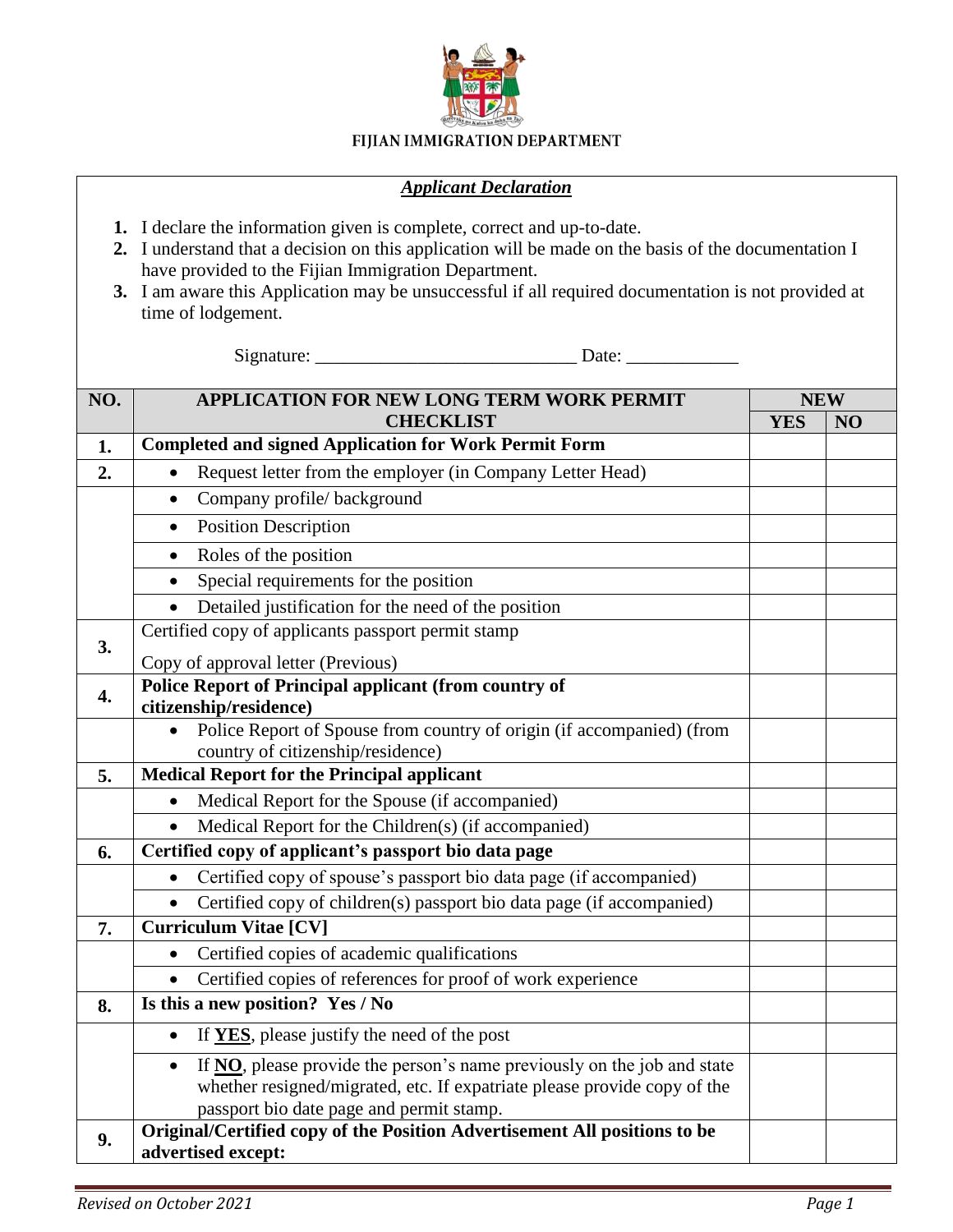|     | Letter)                                              | Seconded from Parent Company (Certified copy of the Secondment               |          |  |
|-----|------------------------------------------------------|------------------------------------------------------------------------------|----------|--|
|     | $\bullet$                                            | Government Contract (Certified copy of Contract Agreement)                   |          |  |
|     | $\bullet$                                            | Family Business (Certified proof of relationship)                            |          |  |
| 10. | <b>Analysis of All local application(s) Received</b> |                                                                              |          |  |
|     | $\bullet$                                            | Complete List of Shortlist Local Applicants (tabulated)                      |          |  |
|     | <b>Academic Qualifications</b><br>$\bullet$          |                                                                              |          |  |
|     | Work Experience<br>$\bullet$                         |                                                                              |          |  |
|     | $\bullet$                                            | Reasons, Why the applicant is not suitable for the position                  |          |  |
| 11. | <b>Company Registration</b>                          |                                                                              |          |  |
|     |                                                      | Certified copy of Foreign Investment Certificate [FIC]                       |          |  |
|     |                                                      | Certified copy of Investment Fiji approval                                   |          |  |
|     | Certified copy of Business Registration              |                                                                              |          |  |
|     | $\bullet$                                            | Valid FRCS Tax Compliance Certificate                                        |          |  |
| 12. | mentioned)                                           | Contract of Employment – Employer & Employee (start $\&$ end date to be      |          |  |
| 13. |                                                      | <b>Contractual Agreement with relevant local authorities</b>                 |          |  |
|     |                                                      | Contractual Agreement - Employer & Relevant Local Authority                  |          |  |
| 14. |                                                      | Training Program (for the local understudy identified)                       |          |  |
| 15. | <b>Local Understudy (Tripartite agreement)</b>       |                                                                              |          |  |
|     | Name and Position in the company<br>$\bullet$        |                                                                              |          |  |
|     | $\bullet$<br>Local Understudy and the Expatriate)    | Signed Copy of the Contractual Agreement (Between the Company,               |          |  |
|     |                                                      | Detailed justification for not appointing the previous understudy            |          |  |
| 16. | <b>Endorsement from relevant Authorities</b>         |                                                                              |          |  |
|     | <b>Reserve Bank</b><br>$\bullet$                     |                                                                              |          |  |
|     | $\bullet$                                            | Maritime Safety Authority of Fiji [MSAF]                                     |          |  |
|     | Investment Fiji<br>$\bullet$                         |                                                                              |          |  |
|     | <b>Legal Practitioners Unit</b><br>$\bullet$         |                                                                              |          |  |
|     | Ministry of Education<br>$\bullet$                   |                                                                              |          |  |
|     | Fiji Hotel & Tourism Association<br>٠                |                                                                              |          |  |
|     | Fiji Medical & Dental Association<br>$\bullet$       |                                                                              |          |  |
|     | $\bullet$                                            | Ministry of Lands & Mineral Resources                                        |          |  |
|     | Ministry of Agriculture<br>$\bullet$                 |                                                                              |          |  |
| 17. | of the Project)                                      | Project Document (If undertaking Project Work to include Start and End Dates |          |  |
| 18. | Copy of Vaccination Card                             |                                                                              |          |  |
| 19. | <b>Application fees</b>                              |                                                                              | \$452.00 |  |
| 20. | Email                                                |                                                                              |          |  |
| 21. | <b>Contact Details</b>                               |                                                                              |          |  |